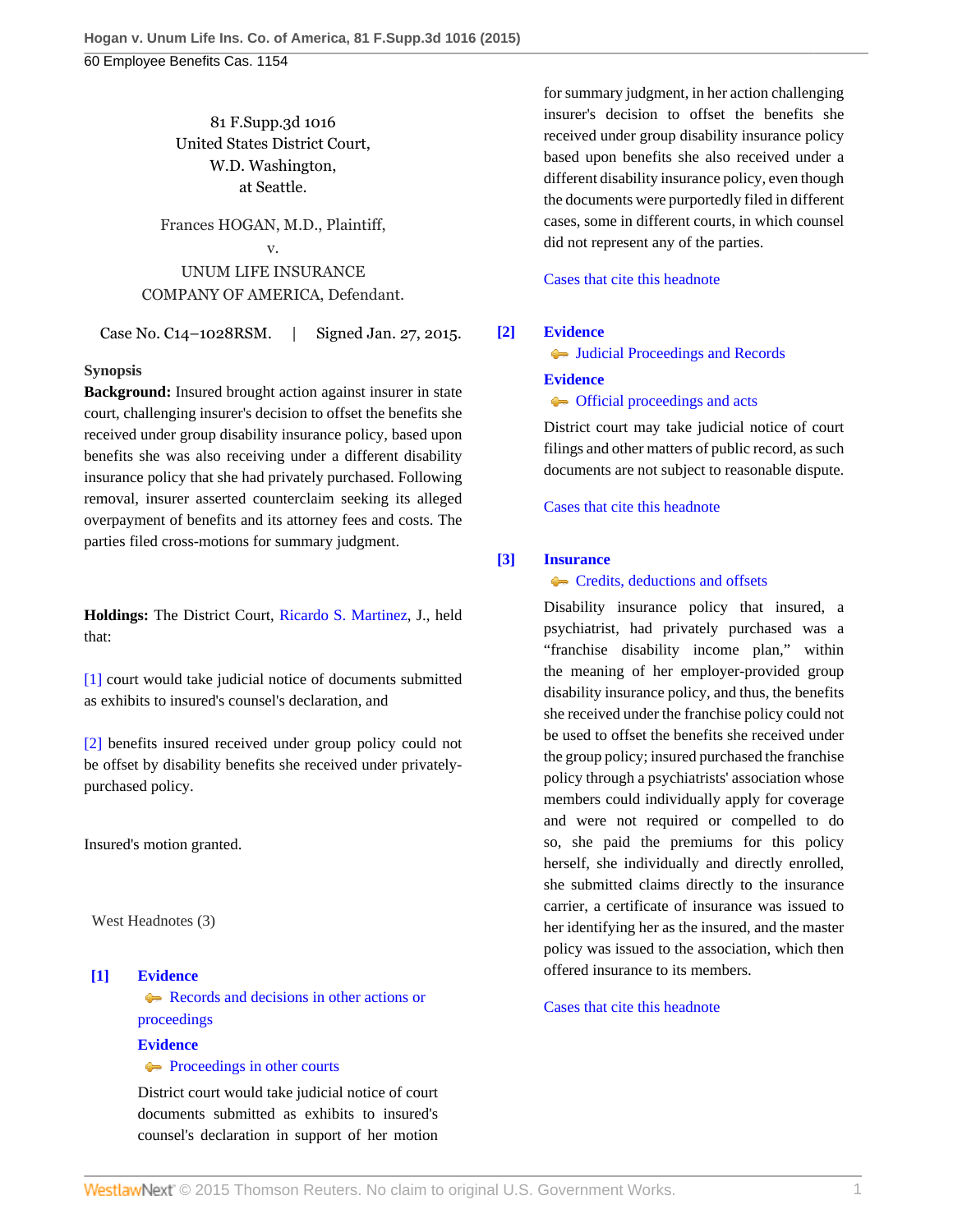**Attorneys and Law Firms**

**\*1017** [Melton L. Crawford,](http://www.westlaw.com/Link/Document/FullText?findType=h&pubNum=176284&cite=0168090501&originatingDoc=Ic5584c2ba6e411e4b86bd602cb8781fa&refType=RQ&originationContext=document&vr=3.0&rs=cblt1.0&transitionType=DocumentItem&contextData=(sc.UserEnteredCitation)) MacDonald Hoague & Bayless, Seattle, WA, for Plaintiff.

[D. Michael Reilly](http://www.westlaw.com/Link/Document/FullText?findType=h&pubNum=176284&cite=0190733601&originatingDoc=Ic5584c2ba6e411e4b86bd602cb8781fa&refType=RQ&originationContext=document&vr=3.0&rs=cblt1.0&transitionType=DocumentItem&contextData=(sc.UserEnteredCitation)), [Steven Douglas Jensen,](http://www.westlaw.com/Link/Document/FullText?findType=h&pubNum=176284&cite=0275189501&originatingDoc=Ic5584c2ba6e411e4b86bd602cb8781fa&refType=RQ&originationContext=document&vr=3.0&rs=cblt1.0&transitionType=DocumentItem&contextData=(sc.UserEnteredCitation)) Lane Powell PC, Seattle, WA, for Defendant.

# **ORDER GRANTING PLAINTIFF'S MOTION FOR SUMMARY JUDGMENT AND DENYING DEFENDANT'S MOTION AND CROSS– MOTION FOR SUMMARY JUDGMENT**

[RICARDO S. MARTINEZ,](http://www.westlaw.com/Link/Document/FullText?findType=h&pubNum=176284&cite=0170130101&originatingDoc=Ic5584c2ba6e411e4b86bd602cb8781fa&refType=RQ&originationContext=document&vr=3.0&rs=cblt1.0&transitionType=DocumentItem&contextData=(sc.UserEnteredCitation)) District Judge.

## **I. INTRODUCTION**

This matter comes before the Court on the parties' Motions and Cross–Motion for Summary Judgment. Dkts. # 18, # 19 and # 26. The parties seek judgments as a matter of law with respect to an offset by Defendant Unum Life Insurance Company of America ("Unum") in disability insurance benefits. Having reviewed the record before it, and having found that oral argument is not necessary in this matter, the Court now GRANTS Plaintiff's Motion for Summary Judgment and DENIES Defendant's Motion and Cross– Motion for Summary Judgment for the reasons discussed herein.

## **II. BACKGROUND**

The sequence of events leading up to the matters at issue in this case are undisputed. Dr. Hogan is a psychiatrist, formerly employed by Group Health Permanente, P.C. ("Group Health"). Unum issued a group disability insurance policy to Group **\*1018** Health, Policy No. 122917 002 ("the Unum Policy"), under which Dr. Hogan is covered. Dkt. # 20, Ex. C and Dkt. # 21, Ex. 1 at 6. Dr. Hogan applied for disability benefits under the Unum Policy in 2007. Unum found Dr. Hogan disabled as of January 5, 2007, and, following a 90–day "Elimination Period," began paying her disability benefits. Dkt. # 21, Ex. 1 at 9 and Ex. 2 at 150.

In the same timeframe, Dr. Hogan also applied for disability benefits under a different disability insurance policy, which she had privately purchased in 1986 through the American Psychiatric Association ("APA Policy"). Dkt. # 20, Ex. A and

Dkt. # 21, Ex. 2 at 61, 67–78 and 133. She was determined to be eligible for benefits under that policy as well, and she received \$3000/month, also beginning in 2007. *See id.* at 98.

The Unum Policy allows Unum to reduce the monthly disability benefit it must pay by any amount the insured person receives that constitutes a "Deductible Source of Income." Dkt. # 21, Ex. 1 at 24. The Policy defines "Deductible Sources of Income" to include benefits received under any "other group insurance plan." *Id.* It also identifies other income sources which are not "Deductible Sources of Income" and for which it will not reduce the benefit it must pay, including "franchise disability income plans." *Id.* at 25– 26.

Dr. Hogan timely advised Unum of the APA policy, and that she had applied for and received benefits under it. Unum acknowledges that it received notice: "as early as 12/6/07 ... the insured made us aware of the possible benefits under this group policy. Supp statements received 11/17/08, 2/6/10 and 6/28/13 noted the \$3,000 benefit being received." Dkt. # 21, Ex. 2 at 98. Between 2007 and 2013, Unum paid Dr. Hogan her full benefit under its policy, and did not deduct the amount provided under the APA Policy.

In March 2013, Unum assigned a new "Disability Benefits Specialist" to Dr. Hogan's claim, Jennifer Gurganus. Dkt. # 21, Ex. 2 at 55–56. On May 22, 2013, Ms. Gurganus noted that Dr. Hogan had reported the APA policy was an individual disability policy, but "this was not verified with AIG." Dkt. # 21, Ex. 2 at 58. Ms. Gurganus further observed that if Dr. Hogan's APA policy "is considered a group policy, it may be an offset to the [Unum] LTD policy." *Id.*

Ms. Gurganus requested a copy of the APA policy for review. Dkt. # 21, Ex. 2 at 66 and 79–80. Ms. Gurganus reviewed the policy and entered a note stating "Based on my review, it appears that it is a group insurance plan and would be considered an offset." *Id.* at 81. She asked Unum "Offset Consultant" Andy Gaither for his opinion. Mr. Gaither responded that the APA policy "IS a Group Disability Policy and is documented in the policy. Therefore, any benefits received by the claimant under this policy ARE an offset to the LTD benefits payable under our LTD policy." Dkt. # 21, Ex. 2 at 81.

Ms. Gurganus then wrote to Dr. Hogan on August 1, 2013, informing her that: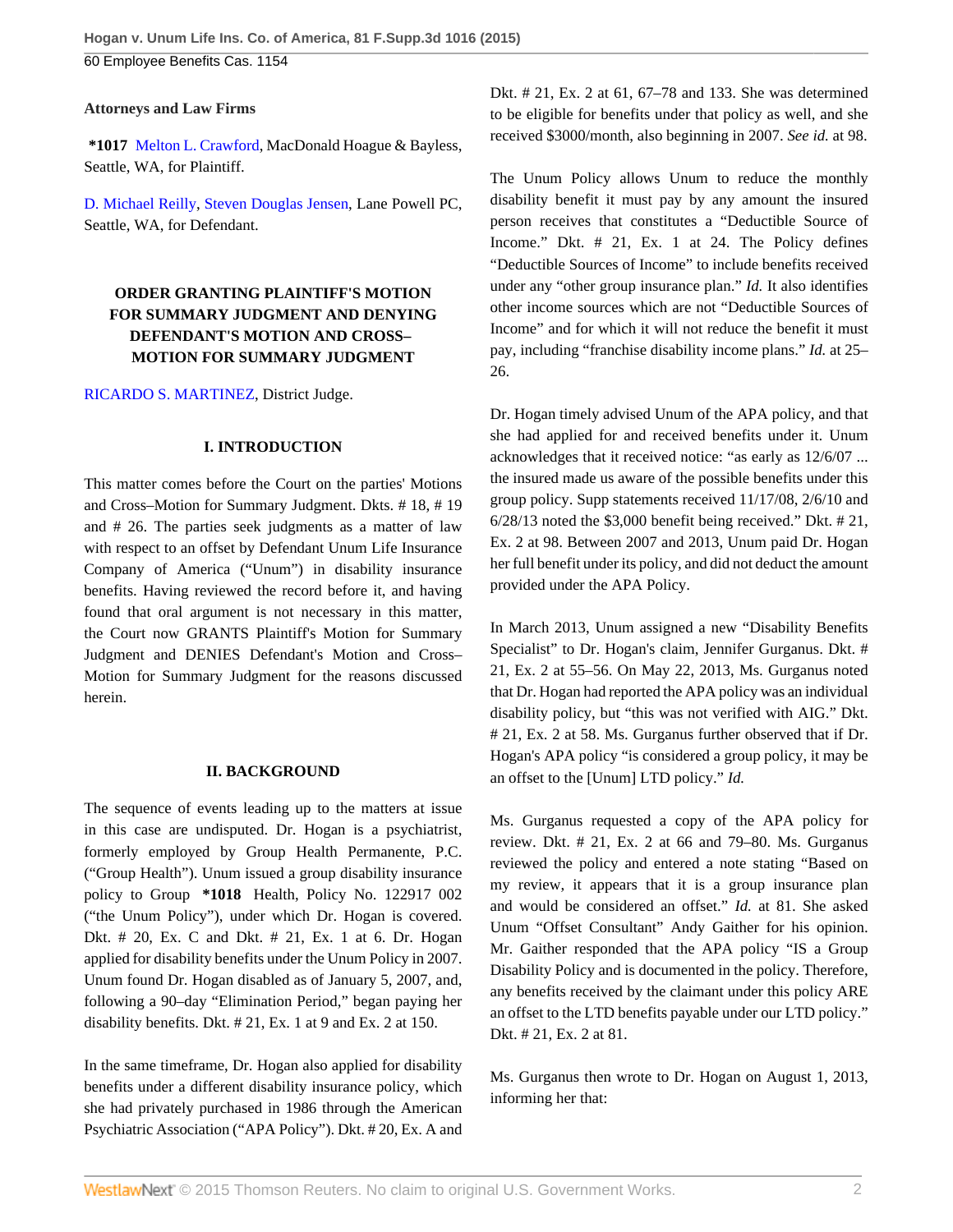... under some circumstances, your LTD policy provides for the reduction of your LTD benefits by those disability income benefits received from another group insurance plan.

This letter shall constitute notification that your policy with the American Psychiatric Association serves as a reduction to your Long Term Disability benefits. We have confirmed that this policy was issued as a group policy.

Beginning August 5, 2013, your monthly benefit will be reduced by your \$3,000 benefit received from the American Psychiatric **\*1019** Association policy resulting in a gross monthly benefit of \$478.64.

Dkt. # 20, Ex. G and Dkt. # 21, Ex. 2 at 84. Unum further requested a copy of Dr. Hogan's award letter so that it could determine whether "an overpayment on your policy has occurred." *Id.* Unum provided the same information to Dr. Hogan's attorney in September of 2013. Dkt. # 21, Ex. 2 at 86–87.

In October of 2013, Ms. Gurganus received confirmation from her legal department that the APA payments should have been deducted from the UNUM benefits because they were provided under a group policy, and was directed to "come to an amicable resolution regarding this back period." Dkt. # 21, Ex. 2 at 90. On October 30, 2013, Unum informed Dr. Hogan's attorney that it had confirmed that the APA policy was a group policy and that it would be deducting the APA benefits from all future payments under the Unum Policy. Dkt. # 21, Ex. 2 at 92. Unum further noted it would be contacting counsel shortly regarding the overpayment that had been occurring since 2007. *Id.* Unum also informed counsel that Dr. Hogan had the right to appeal. *Id.*

On January 24, 2014, Unum wrote to Dr. Hogan and informed her that it had erroneously overpaid her in the amount of \$177,878.71 since she had been receiving disability benefits from January of 2007, but that it had "decided to waive part of the overpayment and [was] requesting \$45,348.43 only." Dkt. # 20, Ex. H and Dkt. # 21, Ex. 2 at 100–101. Unum's internal notes reflect that because Unum had been on notice of the APA Policy since 2007, and because it had been continuously advised by Dr. Hogan of her receipt of benefits under the APA Policy, Unum was limited to pursuing all but the most recent 24 months of overpayment and would need to waive the remainder. *Id.* at 98–99.

Dr. Hogan appealed Unum's determination that her APA policy was a "group policy" and thus a "Deductible Source of Income" allowing Unum to reduce the monthly benefit it must pay her. Dkt. # 21, Ex. 2 at 108–142. She focused on the portion of the Unum policy providing that income received from a "franchise disability income plan" was not a "Deductible Source of Income," and provided legal authority defining franchise insurance and showing that her APA policy fell within that definition. *Id.* at 108–113.

On May 2, 2014, Unum denied Dr. Hogan's appeal. Dkt. # 21, Ex. 2 at 145–149. Unum had confirmed its determination that the APA Policy was a group policy, and, as such, the benefits received under that policy were subject to deduction from the Unum benefits. *Id.*

Dr. Hogan has not reimbursed Unum for the alleged \$45,348.43 overpayment. Consequently, Unum has been withholding the \$478.64 per month to which Dr. Hogan would otherwise be entitled under the Unum Policy. Dkt. # 28 at ¶ 8. Unum has been applying the amount withheld each month to the alleged overpayment. *Id.* at ¶ 9.

On June 10, 2014, Dr. Hogan commenced legal proceedings against Unum in King County Superior Court. Dkts. # 1 and # 6–1. In her Complaint, Dr. Hogan alleges that the APA Policy is a "franchise disability income plan," the benefits of which are not subject to offset under the Unum Policy. Dkt. # 6–1.

Unum removed the matter to this Court. Dkt. # 1. Unum has also filed a counterclaim against Dr. Hogan seeking its alleged overpayment of benefits and its attorneys' fees and costs. Dkt. # 10.

The parties have agreed that disposition is appropriate on summary judgment. The primary question before this Court is **\*1020** whether the APA Policy constitutes a "franchise disability income plan" such that benefits received under the APA Policy are not subject to offset the Unum benefits.

## **III. DISCUSSION**

## **A. Defendant's Motion to Strike**

<span id="page-2-0"></span>**[\[1\]](#page-0-0)** As an initial matter, the Court addresses Defendant's motion to strike Exhibits 3–7 to Plaintiff's counsel's declaration in support of her motion for summary judgment. Dkt. # 26 at 23–24. Defendant argues that these exhibits are documents that were purportedly filed in different cases,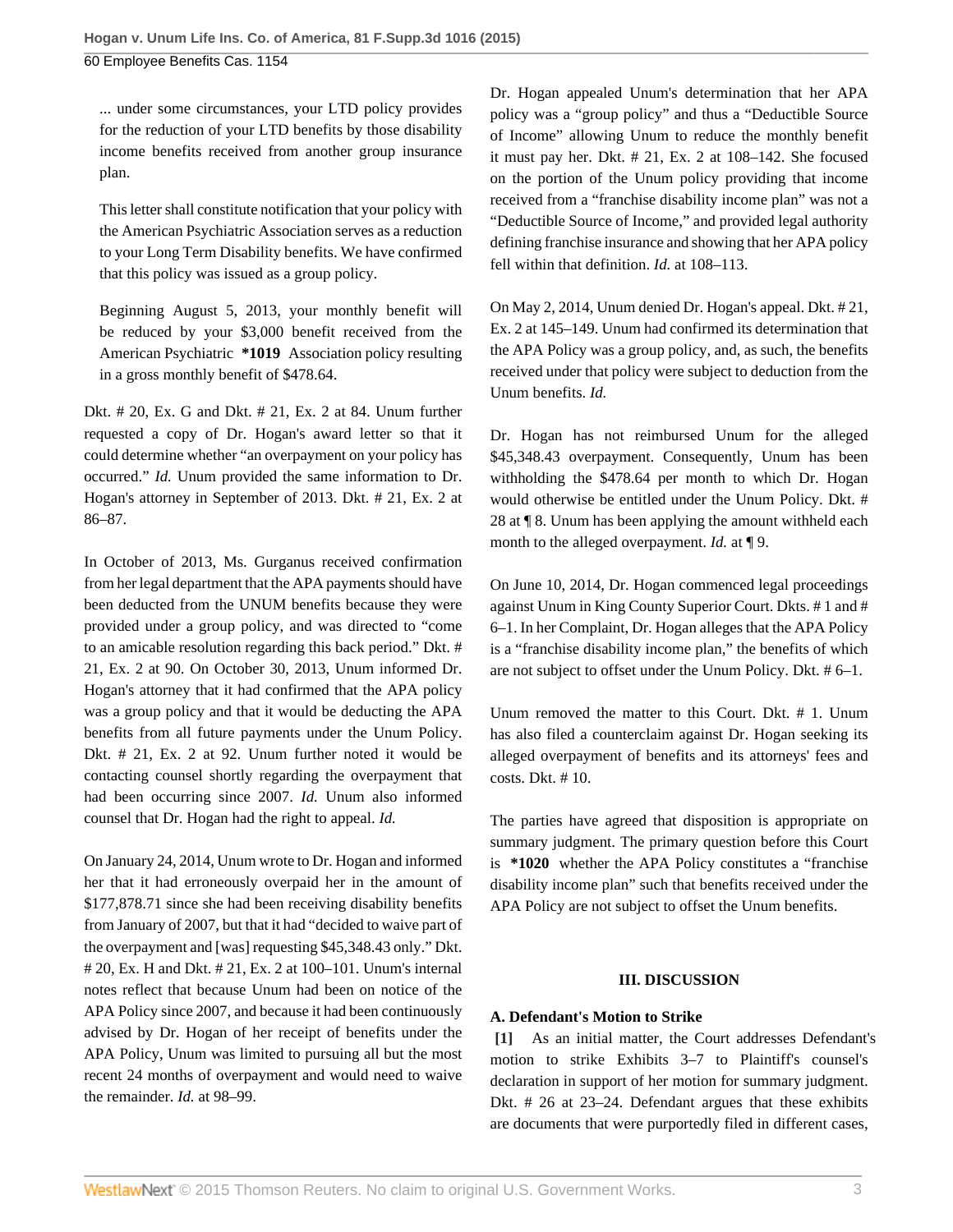some in different courts, in which Plaintiff's counsel did not represent any of the parties. *Id.* As a result, Defendant argues that Plaintiff's counsel cannot authenticate these exhibits and they are not properly before the Court. *Id.*

<span id="page-3-0"></span>**[\[2\]](#page-0-2)** As the Ninth Circuit has noted, this Court may take judicial notice of court filings and other matters of public record, as such documents "are not subject to reasonable dispute." *See [Reyn's Pasta Bella, LLC v. Visa USA, Inc.,](http://www.westlaw.com/Link/Document/FullText?findType=Y&serNum=2008779043&pubNum=0000506&originatingDoc=Ic5584c2ba6e411e4b86bd602cb8781fa&refType=RP&fi=co_pp_sp_506_746&originationContext=document&vr=3.0&rs=cblt1.0&transitionType=DocumentItem&contextData=(sc.UserEnteredCitation)#co_pp_sp_506_746)* [442 F.3d 741, 746 fn. 6 \(9th Cir.2006\)](http://www.westlaw.com/Link/Document/FullText?findType=Y&serNum=2008779043&pubNum=0000506&originatingDoc=Ic5584c2ba6e411e4b86bd602cb8781fa&refType=RP&fi=co_pp_sp_506_746&originationContext=document&vr=3.0&rs=cblt1.0&transitionType=DocumentItem&contextData=(sc.UserEnteredCitation)#co_pp_sp_506_746) (citing *[Burbank–](http://www.westlaw.com/Link/Document/FullText?findType=Y&serNum=1998060974&pubNum=0000506&originatingDoc=Ic5584c2ba6e411e4b86bd602cb8781fa&refType=RP&fi=co_pp_sp_506_1364&originationContext=document&vr=3.0&rs=cblt1.0&transitionType=DocumentItem&contextData=(sc.UserEnteredCitation)#co_pp_sp_506_1364) [Glendale–Pasadena Airport Auth. v. City of Burbank,](http://www.westlaw.com/Link/Document/FullText?findType=Y&serNum=1998060974&pubNum=0000506&originatingDoc=Ic5584c2ba6e411e4b86bd602cb8781fa&refType=RP&fi=co_pp_sp_506_1364&originationContext=document&vr=3.0&rs=cblt1.0&transitionType=DocumentItem&contextData=(sc.UserEnteredCitation)#co_pp_sp_506_1364)* 136 [F.3d 1360, 1364 \(9th Cir.1998\)](http://www.westlaw.com/Link/Document/FullText?findType=Y&serNum=1998060974&pubNum=0000506&originatingDoc=Ic5584c2ba6e411e4b86bd602cb8781fa&refType=RP&fi=co_pp_sp_506_1364&originationContext=document&vr=3.0&rs=cblt1.0&transitionType=DocumentItem&contextData=(sc.UserEnteredCitation)#co_pp_sp_506_1364)). This Court has also recognized documents filed in cases outside the Court. *Jones v. King County Jail,* 2014 U.S. Dist. LEXIS 95582, \*2 (W.D. Wash. June 2, 2014) (citing *[Bennett v. Medtronic,](http://www.westlaw.com/Link/Document/FullText?findType=Y&serNum=2002210834&pubNum=0000506&originatingDoc=Ic5584c2ba6e411e4b86bd602cb8781fa&refType=RP&fi=co_pp_sp_506_803&originationContext=document&vr=3.0&rs=cblt1.0&transitionType=DocumentItem&contextData=(sc.UserEnteredCitation)#co_pp_sp_506_803) Inc.,* [285 F.3d 801, 803 n. 2 \(9th Cir.2002\)](http://www.westlaw.com/Link/Document/FullText?findType=Y&serNum=2002210834&pubNum=0000506&originatingDoc=Ic5584c2ba6e411e4b86bd602cb8781fa&refType=RP&fi=co_pp_sp_506_803&originationContext=document&vr=3.0&rs=cblt1.0&transitionType=DocumentItem&contextData=(sc.UserEnteredCitation)#co_pp_sp_506_803) (district court "may take notice of proceeding in other courts, both within and without the federal judicial system, if those proceedings have a direct relation to matters at issue")). Accordingly, Defendant's Motion to Strike is DENIED.

## **B.** *True Group Insurance v. Franchise Insurance*

As noted above, the primary question before this Court is whether the APA Policy constitutes a "franchise disability income plan" such that benefits received under the policy are not subject to offset the Unum benefits. Neither the Ninth Circuit nor this Court has analyzed what constitutes "franchise insurance." In fact, very few federal courts have. However, of those few, the Court finds several cases outside of this jurisdiction both relevant and instructive. In addition, this Court relies on *Couch on Insurance,* which the Ninth Circuit and this Court have recognized as a leading insurance treatise. *See [Underwriters at Lloyds v. Denali Seafoods, Inc.,](http://www.westlaw.com/Link/Document/FullText?findType=Y&serNum=1991045273&pubNum=0000350&originatingDoc=Ic5584c2ba6e411e4b86bd602cb8781fa&refType=RP&fi=co_pp_sp_350_461&originationContext=document&vr=3.0&rs=cblt1.0&transitionType=DocumentItem&contextData=(sc.UserEnteredCitation)#co_pp_sp_350_461)* [927 F.2d 459, 461 \(9th Cir.1991\)](http://www.westlaw.com/Link/Document/FullText?findType=Y&serNum=1991045273&pubNum=0000350&originatingDoc=Ic5584c2ba6e411e4b86bd602cb8781fa&refType=RP&fi=co_pp_sp_350_461&originationContext=document&vr=3.0&rs=cblt1.0&transitionType=DocumentItem&contextData=(sc.UserEnteredCitation)#co_pp_sp_350_461); *[Akins Foods, Inc. v. Am.](http://www.westlaw.com/Link/Document/FullText?findType=Y&serNum=2007219710&pubNum=0000999&originatingDoc=Ic5584c2ba6e411e4b86bd602cb8781fa&refType=RP&originationContext=document&vr=3.0&rs=cblt1.0&transitionType=DocumentItem&contextData=(sc.UserEnteredCitation)) & Foreign Ins. Co.,* [2005 WL 2090678, \\*3, 2005 U.S. Dist.](http://www.westlaw.com/Link/Document/FullText?findType=Y&serNum=2007219710&pubNum=0000999&originatingDoc=Ic5584c2ba6e411e4b86bd602cb8781fa&refType=RP&originationContext=document&vr=3.0&rs=cblt1.0&transitionType=DocumentItem&contextData=(sc.UserEnteredCitation)) [LEXIS 36765, \\*10 \(W.D.Wash. Aug. 30, 2005\)](http://www.westlaw.com/Link/Document/FullText?findType=Y&serNum=2007219710&pubNum=0000999&originatingDoc=Ic5584c2ba6e411e4b86bd602cb8781fa&refType=RP&originationContext=document&vr=3.0&rs=cblt1.0&transitionType=DocumentItem&contextData=(sc.UserEnteredCitation)) (referring to Couch On Insurance as the "leading treatise on insurance law").

Both the parties and this Court acknowledge that there are no cases, reported or otherwise, that discuss the term "franchise disability income plan." However, both *Couch* and the courts discuss "franchise insurance," and the parties appear to agree that the terms are synonymous. In comparing true group and franchise insurance, *Couch* notes:

> Group insurance is an arrangement by which a single insurance policy is issued to a central entity—commonly

an employer, association, or union —for coverage of the individual members of the group. Franchise insurance is a variation on group insurance, in which all members of the group receive individual policies. While franchise insurance avoids the three-party relationship that complicates group insurance, it multiplies the administrative burden for insurers and is not nearly as common as group insurance.

*Couch on Insurance* [§ 1:29 \(3d Ed.2002\)](http://www.westlaw.com/Link/Document/FullText?findType=Y&serNum=0299579110&pubNum=0111947&originatingDoc=Ic5584c2ba6e411e4b86bd602cb8781fa&refType=TS&originationContext=document&vr=3.0&rs=cblt1.0&transitionType=DocumentItem&contextData=(sc.UserEnteredCitation)).

Other sources have noted:

**\*1021** Group insurance is the coverage of a number of individuals by means of a single or blanket insurance policy.

Franchise insurance affords a type of coverage having some similarities both to group insurance and to individual policies, whereby the governing entity of an association or other organization, by accepting a master policy, grants a franchise to the insurance company to solicit its members or other personnel and places a qualified stamp of approval upon the plan.

## [44 C.J.S. Insurance § 3](http://www.westlaw.com/Link/Document/FullText?findType=Y&serNum=0289604129&pubNum=0110615&originatingDoc=Ic5584c2ba6e411e4b86bd602cb8781fa&refType=TS&originationContext=document&vr=3.0&rs=cblt1.0&transitionType=DocumentItem&contextData=(sc.UserEnteredCitation)).

The Third Circuit has discussed the differences between true group insurance and franchise insurance at length. Under similar circumstances, the court in *[Fleisher v. Standard](http://www.westlaw.com/Link/Document/FullText?findType=Y&serNum=2027718105&pubNum=0000506&originatingDoc=Ic5584c2ba6e411e4b86bd602cb8781fa&refType=RP&originationContext=document&vr=3.0&rs=cblt1.0&transitionType=DocumentItem&contextData=(sc.UserEnteredCitation)) Insurance Company,* [679 F.3d 116 \(3d Cir.2012\)](http://www.westlaw.com/Link/Document/FullText?findType=Y&serNum=2027718105&pubNum=0000506&originatingDoc=Ic5584c2ba6e411e4b86bd602cb8781fa&refType=RP&originationContext=document&vr=3.0&rs=cblt1.0&transitionType=DocumentItem&contextData=(sc.UserEnteredCitation)) determined that the policy at issue was a franchise policy. In that case, Robert Fleisher, D.M.D., filed suit against the Standard Insurance Company disputing Standard's decision to reduce Dr. Fleisher's monthly long-term disability ("LTD") benefits by the amount of the monthly benefits he received under a separate LTD insurance policy issued to him by the North American Company for Life and Health Insurance. *[Fleisher,](http://www.westlaw.com/Link/Document/FullText?findType=Y&serNum=2027718105&pubNum=0000506&originatingDoc=Ic5584c2ba6e411e4b86bd602cb8781fa&refType=RP&fi=co_pp_sp_506_118&originationContext=document&vr=3.0&rs=cblt1.0&transitionType=DocumentItem&contextData=(sc.UserEnteredCitation)#co_pp_sp_506_118)* [679 F.3d at 118](http://www.westlaw.com/Link/Document/FullText?findType=Y&serNum=2027718105&pubNum=0000506&originatingDoc=Ic5584c2ba6e411e4b86bd602cb8781fa&refType=RP&fi=co_pp_sp_506_118&originationContext=document&vr=3.0&rs=cblt1.0&transitionType=DocumentItem&contextData=(sc.UserEnteredCitation)#co_pp_sp_506_118). Dr. Fleisher disputed Standard's decision that the North American Policy constituted "group insurance coverage," and that the monthly payment he received under that Policy was therefore "Deductible Income" under the Standard Policy. *Id.*

The Court of Appeals agreed with the District Court's acknowledgment that "insurers use the term 'group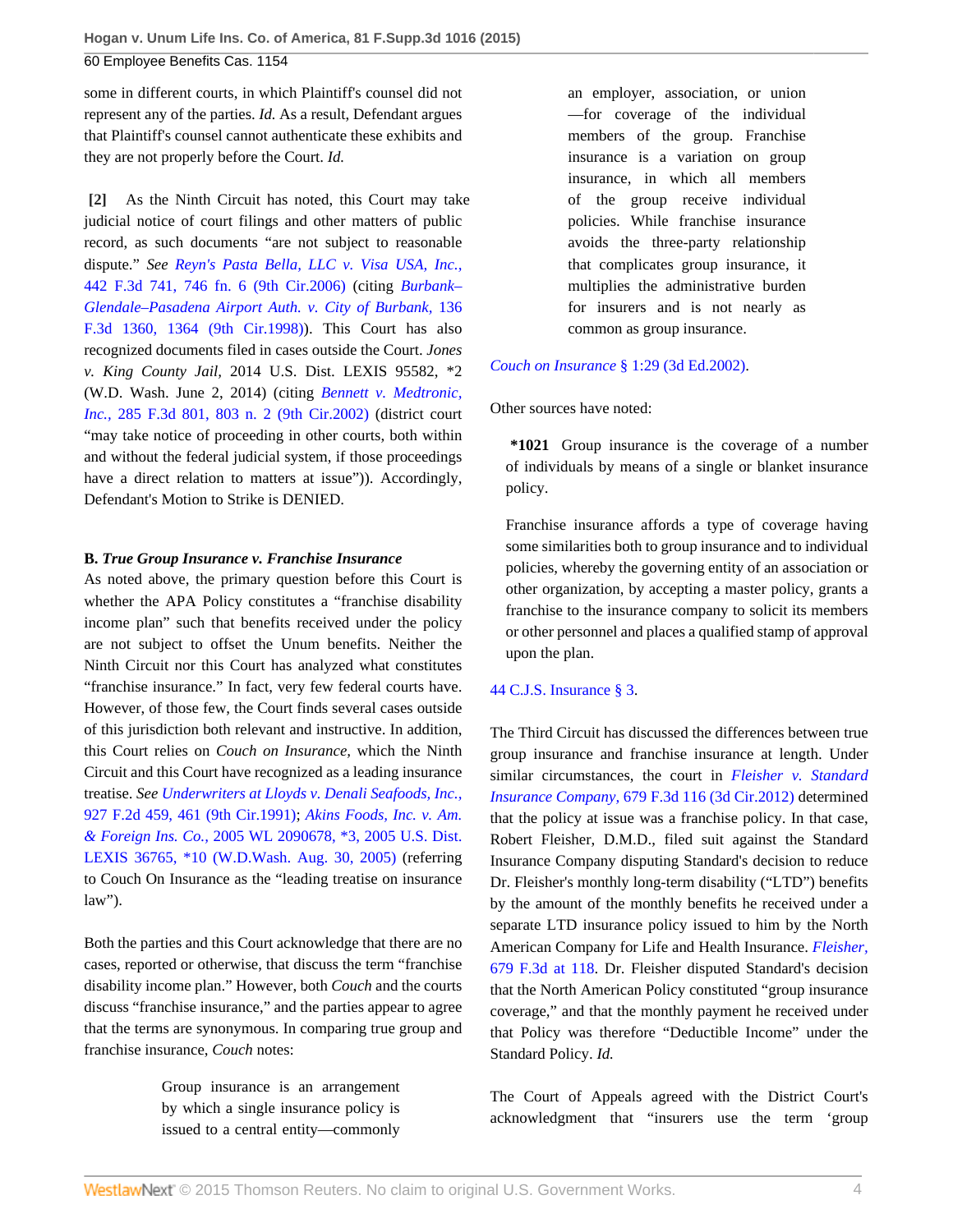60 Employee Benefits Cas. 1154

insurance' to refer to 'at least two subsets of collective insurance products,' including 'true group insurance' and 'franchise insurance.' " *Fleisher,* [679 F.3d at 122–23](http://www.westlaw.com/Link/Document/FullText?findType=Y&serNum=2027718105&pubNum=0000506&originatingDoc=Ic5584c2ba6e411e4b86bd602cb8781fa&refType=RP&fi=co_pp_sp_506_122&originationContext=document&vr=3.0&rs=cblt1.0&transitionType=DocumentItem&contextData=(sc.UserEnteredCitation)#co_pp_sp_506_122). The Court continued:

Under true group insurance policies, the certificate holder is typically an employee of the master policy holder, "all members or employees are automatically enrolled," and the master policy holder works directly with the insurer and is responsible for paying premiums, notifying the insurer about changes concerning which persons are covered at a given time, and submitting members' claims.

Franchise insurance is also issued through a group which holds the master policy that provides for the general terms. While the master policy holder and insurer " 'may negotiate' with the insurer to modify or terminate the plan, in all other respects the relationship between members and the insurer is 'precisely that of an insurer dealing directly with its policyholders.' " As the District Court explained:

[F]ranchise insurance generally has the following characteristics: (1) members of the relevant association or entity may enroll in the plan but are not required to do so; (2) members pay premiums directly to the insurer; (3) members make claims directly to the insurer; and (4) insurers agree to "waive underwriting, and take all applicants across the board."

*Fleisher,* [679 F.3d at 123](http://www.westlaw.com/Link/Document/FullText?findType=Y&serNum=2027718105&pubNum=0000506&originatingDoc=Ic5584c2ba6e411e4b86bd602cb8781fa&refType=RP&fi=co_pp_sp_506_123&originationContext=document&vr=3.0&rs=cblt1.0&transitionType=DocumentItem&contextData=(sc.UserEnteredCitation)#co_pp_sp_506_123) (citations omitted).

The Court then went on to review the District Court's determination that the policy at issue was franchise insurance:

The Court observed several features of the North American Policy consistent with franchise insurance, including that the Policy was "issued through a group, [the AAE], whose members could individually apply for coverage," and that "the members otherwise interacted directly with the North American regarding coverage and premiums." The Court also noted that "the Certificate, **\*1022** which [Fleisher] attaches to the Complaint, clearly states that it is issued pursuant and subject to 'group policy PG A320,' which is held by AAE, and that [Fleisher] obtained the Certificate as a member of the AAE." The Court acknowledged Fleisher's argument that the Policy "bears certain features characteristic of individual insurance policies," but concluded that the Policy can nonetheless be "reasonably characterized as a franchise policy."

*Fleisher,* [679 F.3d at 126](http://www.westlaw.com/Link/Document/FullText?findType=Y&serNum=2027718105&pubNum=0000506&originatingDoc=Ic5584c2ba6e411e4b86bd602cb8781fa&refType=RP&fi=co_pp_sp_506_126&originationContext=document&vr=3.0&rs=cblt1.0&transitionType=DocumentItem&contextData=(sc.UserEnteredCitation)#co_pp_sp_506_126).

In *[Hummel v. Continental Casualty Insurance Company,](http://www.westlaw.com/Link/Document/FullText?findType=Y&serNum=2003268709&pubNum=0004637&originatingDoc=Ic5584c2ba6e411e4b86bd602cb8781fa&refType=RP&originationContext=document&vr=3.0&rs=cblt1.0&transitionType=DocumentItem&contextData=(sc.UserEnteredCitation))* 254 [F.Supp.2d 1183 \(D.Nev.2003\)](http://www.westlaw.com/Link/Document/FullText?findType=Y&serNum=2003268709&pubNum=0004637&originatingDoc=Ic5584c2ba6e411e4b86bd602cb8781fa&refType=RP&originationContext=document&vr=3.0&rs=cblt1.0&transitionType=DocumentItem&contextData=(sc.UserEnteredCitation)), the Nevada District Court was required to analyze whether the insurance policy at issue was a true group insurance policy or a franchise insurance policy in order to determine which Nevada statutory provision was applicable to the legal issues raised. In answering that question the Court explained:

The Nevada Supreme Court has endorsed the practice of re-classifying group policies as franchise policies when the circumstances so require. In *Daniels* [*v. National Home Life Assur. Co.,* 103 Nev. 674, 747 P.2d 897 (1987) ], the insured, a veteran and retired postal worker applied for insurance in response to a nationally broadcast television commercial advertising low life insurance to qualified veterans of the United States armed forces. After approval, the insurance company sent Mr. Daniels a certificate indicating coverage under a group term life insurance policy. The master policy was delivered to the policyholder, United Missouri Bank of Kansas City, N.A., Trustee for the Veterans Group Insurance Trust. After a dispute arose over coverage, the state court was forced to decide whether the policy at issue was in fact true group coverage, or was actually a form of coverage known as "franchise insurance." The trial court found the policy to be group coverage, and granted summary judgment in favor of the insurer. In reversing the trial court and finding the policy to be "franchise insurance," the supreme court held that veterans of the United States armed forces is too diverse a group, and that true group policies usually involve "employees of a single employer, or a recognized professional organization such as the American Dental Association." The court's decision was also based on the fact that without an employer or an organization akin to an employer, there was no buffer to prevent "overreaching by the insurer...."

The determination as to the proper classification of Erica's insurance coverage is a question of law for the Court. Accordingly, the Court finds the insurance in this case more closely resembles the insurance at issue in *Daniels,* rather than a typical group policy provided by an employer. While Erica may have been an employee of Bank of America, she was offered the insurance not because of her employment status, but because of her status as an account-holder of a participating institution. Like veterans of the armed services, account-holders of "participating institutions" constitute an incredibly diverse group. Moreover, Continental has made no showing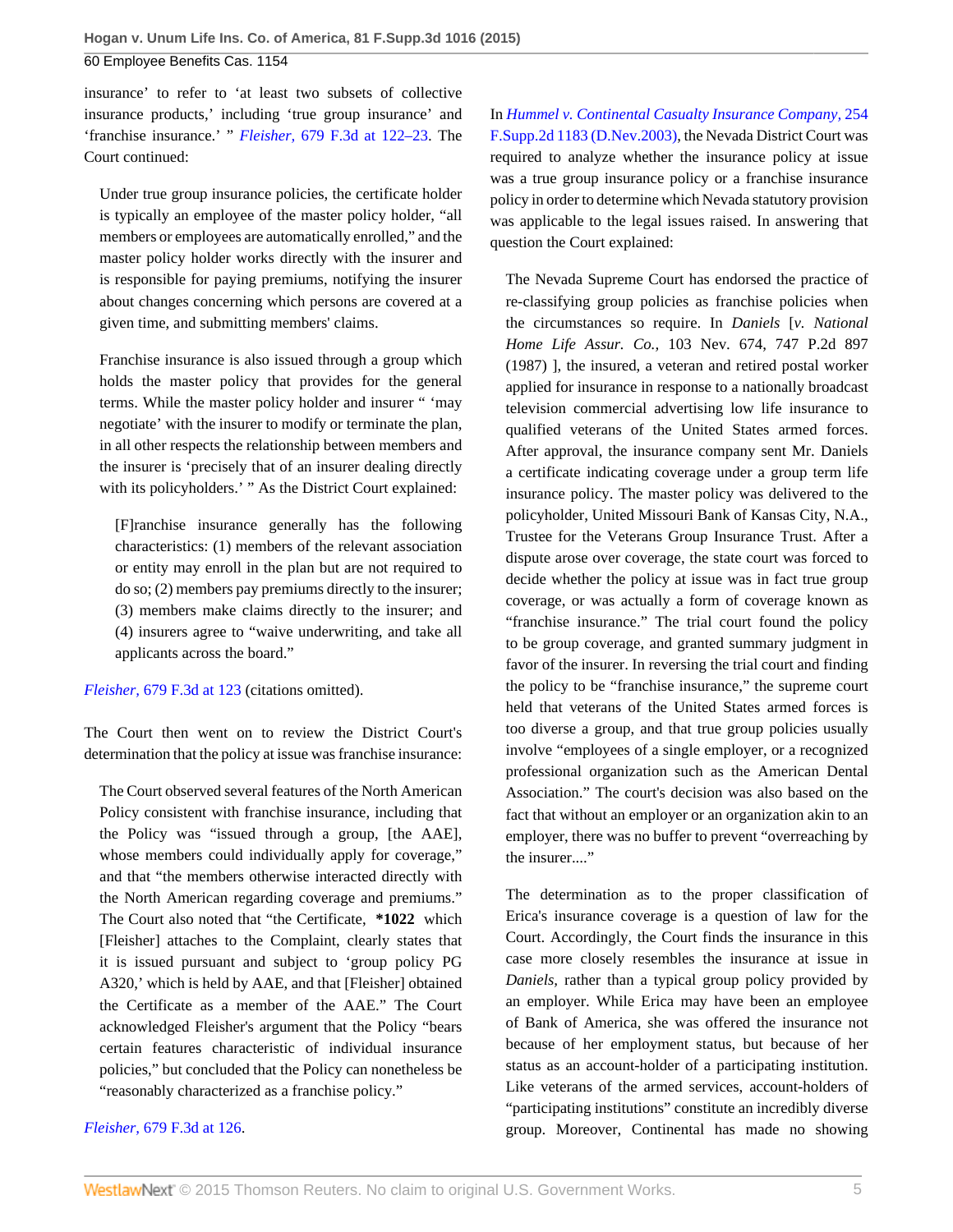60 Employee Benefits Cas. 1154

through affidavit or deposition that FSA provided any sort of buffer between Continental and its insureds, as would be the case with an employer. FSA's Constitution and Bylaws are insufficient evidence of FSA's participation in the procurement and continued administration of the accidental death and dismemberment insurance to convince the Court that Erica's policy is standard group insurance. Based on the evidence presented, the Court finds the insurance at issue is most appropriately **\*1023** described as "franchise insurance," and therefore, is governed by chapter 689A.

*Hummel,* [254 F.Supp.2d 1183, 1187 \(D.Nev.2003\)](http://www.westlaw.com/Link/Document/FullText?findType=Y&serNum=2003268709&pubNum=0004637&originatingDoc=Ic5584c2ba6e411e4b86bd602cb8781fa&refType=RP&fi=co_pp_sp_4637_1187&originationContext=document&vr=3.0&rs=cblt1.0&transitionType=DocumentItem&contextData=(sc.UserEnteredCitation)#co_pp_sp_4637_1187) (citations omitted).

<span id="page-5-0"></span>**[\[3\]](#page-0-1)** In the instant matter, this Court finds *Fleisher* and *Hummel* persuasive. Dr. Hogan's policy was issued through a group, the APA, whose members could individually apply for coverage and were not required or compelled to do so. *See* Dkt. # 21, Ex. 2 at 133. Dr. Hogan paid the premiums herself; she individually and directly enrolled; she submitted claims directly to the insurance carrier; a Certificate of Insurance was issued to her, identifying her as the Insured; and the master policy was issued to the APA, which then offered insurance to its members. *Id.* These factors convince the Court that the APA Policy constitutes franchise insurance.

Defendant relies on *[Gutta v. Standard Select Trust Ins. Plans,](http://www.westlaw.com/Link/Document/FullText?findType=Y&serNum=2016386038&pubNum=0000506&originatingDoc=Ic5584c2ba6e411e4b86bd602cb8781fa&refType=RP&originationContext=document&vr=3.0&rs=cblt1.0&transitionType=DocumentItem&contextData=(sc.UserEnteredCitation))* [530 F.3d 614 \(7th Cir.2008\)](http://www.westlaw.com/Link/Document/FullText?findType=Y&serNum=2016386038&pubNum=0000506&originatingDoc=Ic5584c2ba6e411e4b86bd602cb8781fa&refType=RP&originationContext=document&vr=3.0&rs=cblt1.0&transitionType=DocumentItem&contextData=(sc.UserEnteredCitation)) in support of its argument that the APA Policy is not franchise insurance. However, that case is inapposite. There, Dr. Gandhi Gutta, a laparoscopic surgeon who suffered from a variety of physical ailments, had come to the conclusion that he could no longer work in his chosen profession and filed for disability benefits under a group policy with Standard Select Trust Insurance Plans. *Gutta,* [530 F.3d at 616](http://www.westlaw.com/Link/Document/FullText?findType=Y&serNum=2016386038&pubNum=0000506&originatingDoc=Ic5584c2ba6e411e4b86bd602cb8781fa&refType=RP&fi=co_pp_sp_506_616&originationContext=document&vr=3.0&rs=cblt1.0&transitionType=DocumentItem&contextData=(sc.UserEnteredCitation)#co_pp_sp_506_616). Dr. Gutta received disability benefits from Standard for two years. At that point, in order to be eligible for continuing benefits under the plan, he had to show not just that he was unable to perform his own occupation, but that he was unable to perform any gainful occupation for which he is suited by education and experience. *Id.* Standard continued to pay benefits to Dr. Gutta for a third year while it investigated his eligibility under the latter, more stringent, criterion. It ultimately decided that Gutta was ineligible for continuing benefits because he was capable of working as a Medical Director. *Id.* Dr. Gutta disputed the determination. In a counterclaim before court the issue of franchise insurance arose, but the Seventh Circuit Court of Appeals did not analyze that issue. Rather, the Court of Appeals examined

whether the policy constituted "any group insurance." *Id.* at 620–21. Thus, the Court finds the *Gutta* appeal uninstructive.

However, Defendant finds some support in the District Court's decision. *See [Gutta v. Standard Select Trust Ins.,](http://www.westlaw.com/Link/Document/FullText?findType=Y&serNum=2010302833&pubNum=0000999&originatingDoc=Ic5584c2ba6e411e4b86bd602cb8781fa&refType=RP&originationContext=document&vr=3.0&rs=cblt1.0&transitionType=DocumentItem&contextData=(sc.UserEnteredCitation))* 2006 [WL 2644955, 2006 U.S. Dist. LEXIS 65530 \(N.D.Ill. Sept.](http://www.westlaw.com/Link/Document/FullText?findType=Y&serNum=2010302833&pubNum=0000999&originatingDoc=Ic5584c2ba6e411e4b86bd602cb8781fa&refType=RP&originationContext=document&vr=3.0&rs=cblt1.0&transitionType=DocumentItem&contextData=(sc.UserEnteredCitation)) [14, 2006\)](http://www.westlaw.com/Link/Document/FullText?findType=Y&serNum=2010302833&pubNum=0000999&originatingDoc=Ic5584c2ba6e411e4b86bd602cb8781fa&refType=RP&originationContext=document&vr=3.0&rs=cblt1.0&transitionType=DocumentItem&contextData=(sc.UserEnteredCitation)). At that level, the Court examined whether the policy at issue was franchise or true group insurance:

Franchise insurance exists when the insured contracts directly with the insurer and receives an individual insurance policy, while group insurance is characterized by a single policy issued to an organization so that organization's members can receive coverage. For group insurance, "[i]ndividual group members typically receive certificates proving they are insured and listing what coverage is provided."

The record shows that Dr. Gutta received a "Certificate of Insurance" from Sentry Life. This certificate states that Dr. Gutta's coverage was obtained under "Group Policy No. 90–10613–47," which was issued to the AMA as the group policyholder. Dr. Gutta's Certificate of Insurance also states that it is "subject to all the provisions, definition, limitations and conditions" of Group Policy No. 90– 10613–47. Thus, the Sentry Life policy certainly looks like a group policy.

The Seventh Circuit, however, has noted that matters are not necessarily this straightforward because a plan is not "group insurance" merely because it is **\*1024** issued to a group. Instead, "[f]ranchise insurance is a variation on group insurance, in which all members of the group receive individual policies." In this case, however, the court is reminded of the saying "if it looks like a duck and quacks like a duck it is a duck."

The Sentry Life policy says it's a group policy insuring members of the AMA and contains a conversion provision which provides that under certain circumstances, the policy can be converted to "a guaranteed renewable individual disability policy." The court fails to see how the policy can be franchise insurance (*i.e.,* an individual policy issued to Dr. Gutta due to his membership in a group) when it states that it is issued to the AMA and envisions the possibility that under certain circumstances, the policy as to insured group members could be converted into an individual policy. If it was indeed an individual policy, it would be pointless to contain a provision allowing a group member